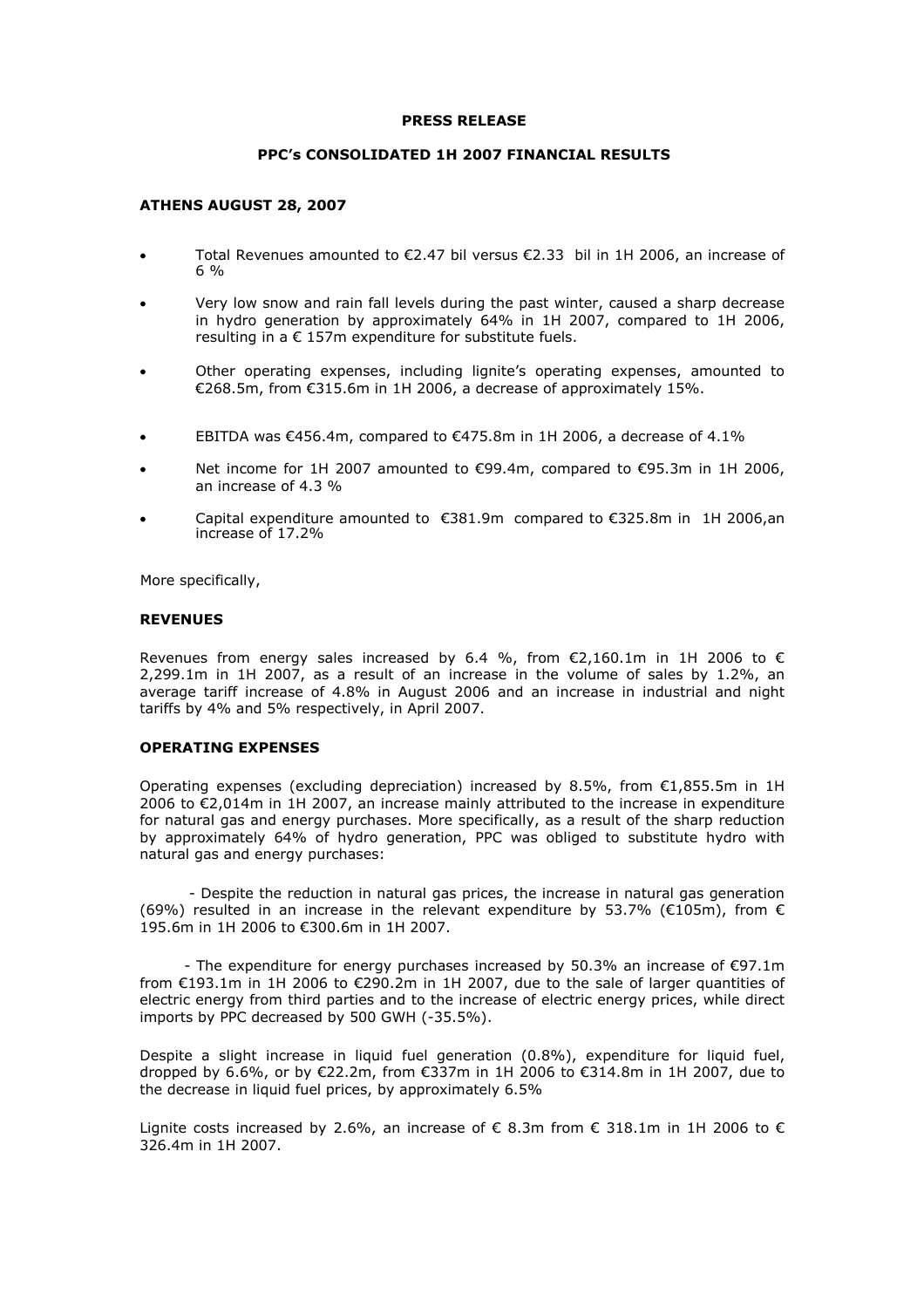Total payroll expenses, increased by 3.7% from €672.5m in 1H 2006, to €697.1m in 1H 2007. This increase, attributed to the impact of the collective agreement and to seniority salary adjustments, was partially offset by the headcount reduction of 789 full time employees and by the revised methodology for calculating the impact in 1H 2007 of the holiday allowance. If the same methodology had been applied in 1H 2006, then the relevant increase would have been 5.4%

Provisions decreased by  $\epsilon$ 42.5m, mainly influenced by the reversal of a provision amounting to €25.2m, reflecting a settlement of a receivable from LARCO, a nickel producing company.

Other operating expenses, excluding lignite's, decreased by 3.5%, from €138.9m in 1Η 2006 to €134m in 1Η 2007.

Based on the estimation of the actual  $CO<sub>2</sub>$  emissions during 1H 2007, as well as the projected generation for the July-December 2007 period, the Company estimates that there will be no deficit of  $CO<sub>2</sub>$  emission rights for the year 2007. Despite this fact, 1H 2007 results have been affected by an expenditure amounting to approximately €5m as a result of the valuation at 30.6.2007 values, of the outstanding emission rights purchased. In 1H 2006, no corresponding expenditure for  $CO<sub>2</sub>$  emission rights was recorded.

Mainly, as a consequence of the reduction by approximately 2/3 of hydro generation and the forced shift to natural gas and energy purchases, EBITDA decreased by 4.1% compared to 1H 2006, from  $\epsilon$ 475.8m in 1H 2006 to €456.4m in 1H 2007. The average electricity tariff adjustment of 4.8% in August 2006, as well as the increase in industrial and night tariffs by 4% and 5% respectively in April 2007, did not cover the negative impact from the significant rise in the expenditure for natural gas and energy purchases.

EBITDA margin reached 18.5%, compared to 20.4% in 1H 2006.

#### **FINANCIAL EXPENSES**

Due to the significant increase of lending rates between 1Η 2006 and 1Η 2007, the increase in debt to €3.870m at the end of 1Η 2007, from €3.789m at the end of 1Η 2006 and a decrease in financial income that is attributed to the change in the fair values of outstanding derivatives as of 30.6.2007, net financial expenses increased to €71.4m in 1Η 2007, from €57.9m in 1Η 2006.

## **PARTICIPATION IN ASSOCIATED COMPANIES**

The share of profits in associated companies of  $E11.5m$ , corresponds to the fact that LARCO, in which PPC holds a 28.6% stake, is improving its profitability.

The share of loss in associated companies of  $E$ 0.2m, corresponds to SENCAP SA. - PPC's joint venture with Contour Global - while the amount of €2.5m loss in 1H 2006, corresponds to PPC΄s investment in Tellas S.A., the telecommunications company.

## **FULL TIME PAYROLLS**

Full time payrolls, excluding personnel assigned to the Hellenic Transmission System Operator (HTSO), was reduced to 25,860 employees as compared to 26,649 at the end of 1H 2006.

*The financial information contained in this statement has been prepared according to International Financial Reporting Standards, formerly International Accounting Standards*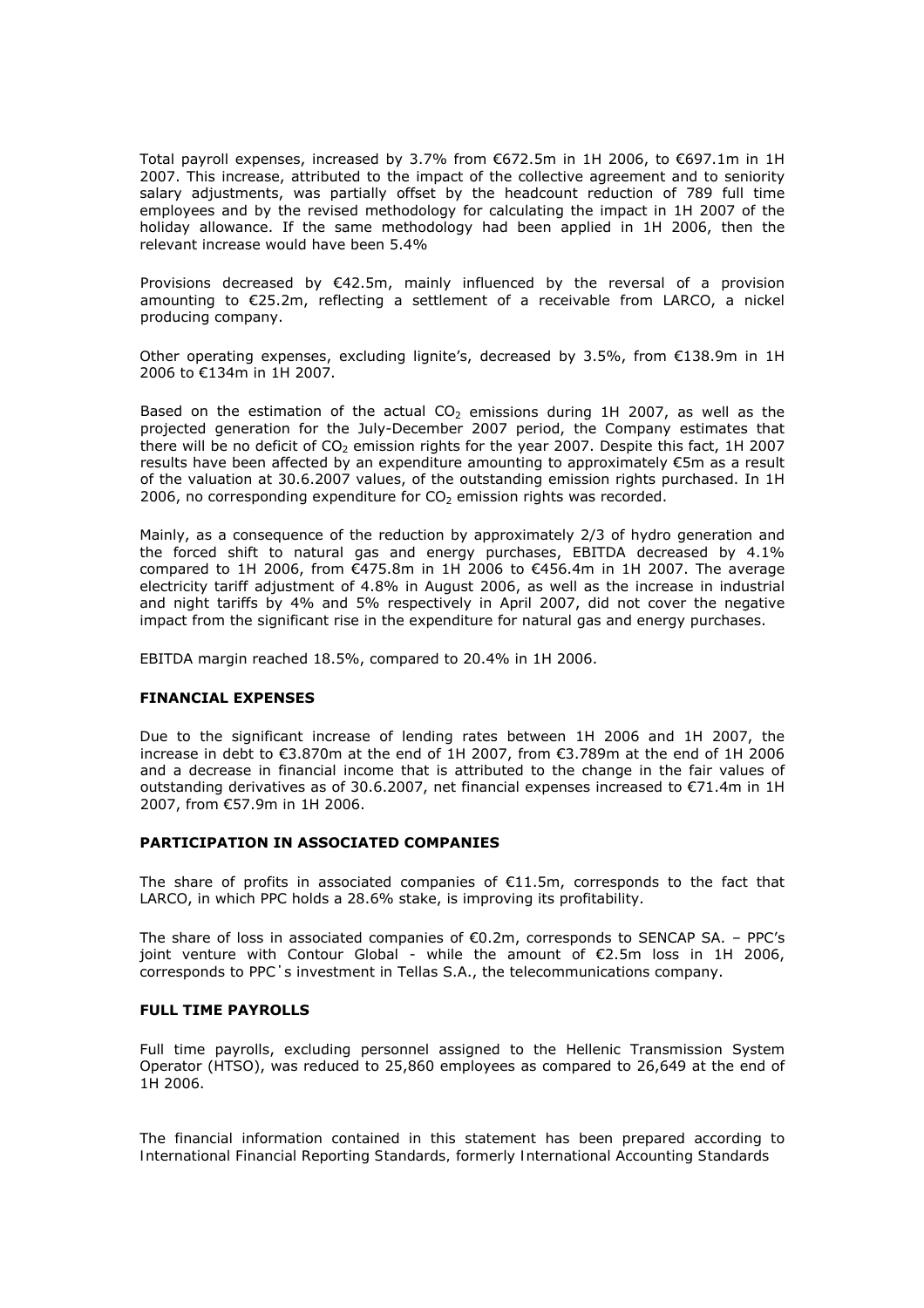## **Summary Financials (€ mil)**

|                                              | 1H 2007<br>Audited | 1H 2006<br>Audited | Δ%       | 1H 2007<br>Audited | 1H 2006<br>Audited | Δ%      |
|----------------------------------------------|--------------------|--------------------|----------|--------------------|--------------------|---------|
|                                              | <b>GROUP</b>       |                    |          | PARENT COMPANY     |                    |         |
| <b>Total Revenues</b>                        | 2,470.4            | 2,331.3            | $6.0\%$  | 2,470.3            | 2,331.3            | $6.0\%$ |
| <b>EBITDA</b>                                | 456.4              | 475.8              | $-4.1\%$ | 452.4              | 473.1              | $-4.4%$ |
| <b>EBITDA Margin</b>                         | 18.5%              | 20.4%              |          | 18.3%              | 20.3%              |         |
| Profit before Taxes &<br>Fin.Expenses (EBIT) | 169                | 184.3              | $-8.3%$  | 167.3              | 184.2              | $-9.2%$ |
| <b>EBIT Margin</b>                           | 6.8%               | 7.9%               |          | 6.8%               | 7.9%               |         |
| Net Income                                   | 99.4               | 95.3               | 4.3%     | 93.7               | 97.9               | $-4.3%$ |
| EPS (In euro)                                | 0.43               | 0.41               | 4.9%     | 0.39               | 0.42               | $-7.1%$ |
| No of Shares (m.)                            | 232                | 232                |          | 232                | 232                |         |
| Net Debt                                     | 3,764.2            | 3,713.9            | 1.4%     | 3,775.1            | 3,722.7            | 1.4%    |

## **Summary Profit & Loss (€ mil)**

|                                                     | 1H 2007<br>Audited | 1H 2006<br>Audited       | $\Delta\%$ | 1H 2007<br>Audited     | 1H 2006<br>Audited | $\Delta\%$ |
|-----------------------------------------------------|--------------------|--------------------------|------------|------------------------|--------------------|------------|
|                                                     | <b>GROUP</b>       |                          |            | PARENT COMPANY         |                    |            |
| <b>Total Revenues</b>                               | $2,470.4^{(1)}$    | 2,331.3                  | 6.0%       | 2,470.3 <sup>(1)</sup> | 6.0%               |            |
| - Revenues from<br>energy sales                     | $2,299.1^{(1)}$    | 2,160.1                  | 6.4%       | $2,299.1^{(1)}$        | 2,160.1            | 6.4%       |
| - Revenues from<br><b>HTSO</b>                      | 139                | 140.3                    | $-0.9%$    | 139                    | 140.3              | $-0.9%$    |
| - Other revenues                                    | 32.3               | 30.9                     | 4.5%       | 32.2                   | 30.9               | 4.2%       |
| Total Operating<br>Expenses (excl.<br>depreciation) | 2,014              | $1,855.5$ <sup>(2)</sup> | 8.5%       | 2,017.9                | $1,858.2$ (2), (3) | 8.6%       |
| - Payroll<br>expenses,<br>excluding lignite         | 529.5              | 512.9 $(2)$              | 3.2%       | 527.9                  | $511.1^{(2), (3)}$ | 3.3%       |
| - Lignite                                           | 326.4              | 318.1                    | 2.6%       | 326.4                  | 318.1              | 2.6%       |
| - Total Fuel<br>Expenses                            | 615.4              | 532.6                    | 15.5%      | 615.4                  | 532.6              | 15.5%      |
| - Energy<br>Purchases                               | 290.2              | 193.1                    | 50.3%      | 297                    | 197.9 (3)          | 50.1%      |
| - Transmission<br>System Usage                      | 142.8              | 141.7                    | 0.8%       | 142.8                  | 141.7              | 0.8%       |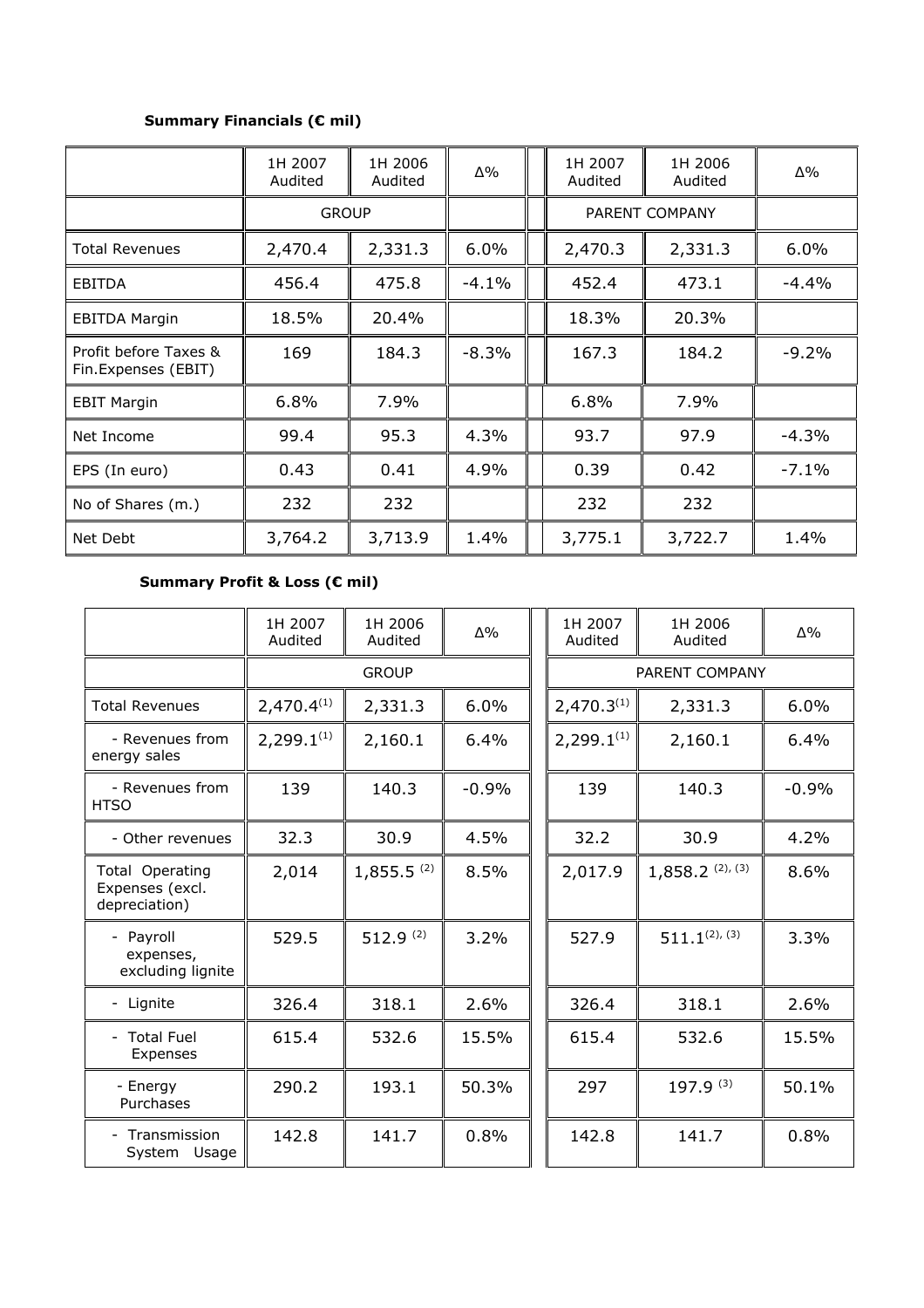| - Provisions                                              | $-24.3$     | 18.2          |          | $-24.3$     | 18.2                        |          |
|-----------------------------------------------------------|-------------|---------------|----------|-------------|-----------------------------|----------|
| - Other operating<br>Expenses,<br>excluding lignite       | 134         | 138.9         | $-3.5%$  | 132.7       | $138.6^{(3)}$               | $-4.3%$  |
| <b>EBITDA</b>                                             | 456.4       | 475.8 (2)     | $-4.1%$  | 452.4       | $473.1^{(2)}$               | $-4.4%$  |
| <b>EBITDA Margin</b>                                      | 18.5%       | 20.4%         |          | 18.3%       | 20.3%                       |          |
| Depreciation and<br>amortization                          | 287.4       | 291.5         | $-1.4\%$ | 285.1       | $288.9^{(3)}$               | $-1.3%$  |
| Profit before Taxes<br>& Fin.Expenses<br>(EBIT)           | 169         | $184.3^{(2)}$ | $-8.3%$  | 167.3       | $184.2^{(2), (3)}$          | $-9.2%$  |
| <b>EBIT Margin</b>                                        | 6.8%        | 7.9%          |          | 6.8%        | 7.9%                        |          |
| <b>Financial Expenses</b>                                 | 68.7        | 52.6          | 30.6%    | 68.8        | 52.6                        | 30.8%    |
| - Net Financial<br>Expenses                               | 71.4        | 57.9          | 23.3%    | 71.5        | 57.9                        | 23.5%    |
| - Foreign<br>Currency<br>Gains /<br>(Losses)              | 2.7         | 5.3           | $-49.1%$ | 2.7         | 5.3                         | $-49.1%$ |
| Share of loss in<br>associated<br>companies               | 0.2         | 2.5           | $-92%$   | $\mathbf 0$ | $\mathbf 0$                 |          |
| Share of profits in<br>associated<br>companies            | 11.5        | 11.2          | 2.7%     | $\mathbf 0$ | 11.2                        |          |
| Pre-tax Profits from<br>continuing<br>operations          | 111.6       | $140.4^{(2)}$ | $-20.5%$ | 98.5        | $142.8$ $^{(2)}$ , $^{(3)}$ | $-31%$   |
| Profit after tax from<br>continuing<br>operations         | 99.4        | $95.3^{(2)}$  | 4.3%     | 89.5        | $97.8^{(2), (3)}$           | $-8.5%$  |
| Profit after tax for<br>the period from<br>disposal group | $\mathbf 0$ | 0             |          | 4.2         | 0.1                         |          |
| Net Income                                                | 99.4        | $95.3^{(2)}$  | 4.3%     | 93.7        | $97.9^{(2), (3)}$           | $-4.3%$  |
| EPS (in Euro)                                             | 0.43        | 0.41          | 4.9%     | 0.39        | 0.42                        | $-7.1%$  |

# **Summary Balance Sheet & Capex (Euro m)**

|              | 1H 2007<br>Audited | 1H 2006<br>Audited | $\Delta\%$     | 1H 2007<br>Audited |  | 1H 2006<br>Audited | Δ%   |
|--------------|--------------------|--------------------|----------------|--------------------|--|--------------------|------|
|              | <b>GROUP</b>       |                    | PARENT COMPANY |                    |  |                    |      |
| Total Assets | 13,131.9           | 12,733             | 3.1%           | 13,209.8           |  | 12,788.1           | 3.3% |